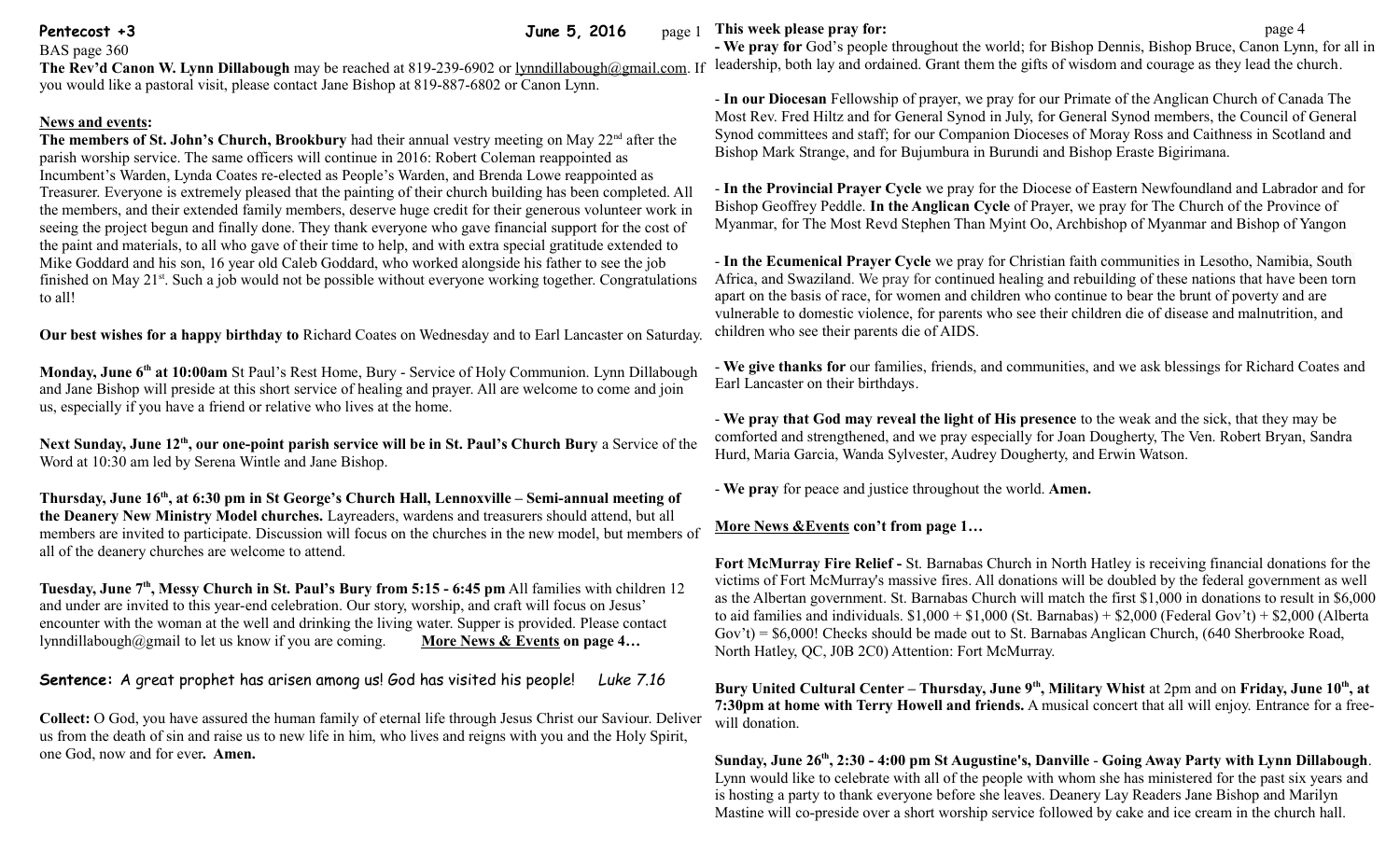**A Reading from the First Book of Kings…**Later the following events took place: Naboth the Jezreelite had a vineyard in Jezreel, beside the palace of King Ahab of Samaria.<sup>2</sup>And Ahab said to Naboth, "Give me your vineyard, so that I may have it for a vegetable garden, because it is near my house; I will give you a better vineyard for it; or, if it seems good to you, I will give you its value in money."<sup>3</sup>But Naboth said to Ahab, "The Lord forbid that I should give you my ancestral inheritance."<sup>4</sup>Ahab went home resentful and sullen because of what Naboth the Jezreelite had said to him; for he had said, "I will not give you my ancestral inheritance." He lay down on his bed, turned away his face, and would not eat. <sup>5</sup>His wife Jezebel came to him and said, "Why are you so depressed that you will not eat?"<sup>6</sup>He said to her, "Because I spoke to Naboth the Jezreelite and said to him, 'Give me your vineyard for money; or else, if you prefer, I will give you another vineyard for it'; but he answered, 'I will not give you my vineyard.'"<sup>7</sup>His wife Jezebel said to him, "Do you now govern Israel? Get up, eat some food, and be cheerful; I will give you the vineyard of Naboth the Jezreelite."<sup>8</sup>So she wrote letters in Ahab's name and sealed them with his seal; she sent the letters to the elders and the nobles who lived with Naboth in his city.<sup>9</sup>She wrote in the letters, "Proclaim a fast, and seat Naboth at the head of the assembly; <sup>10</sup>seat two scoundrels opposite him, and have them bring a charge against him, saying, 'You have cursed God and the king.' Then take him out, and stone him to death."

 $($ <sup>11</sup>The men of his city, the elders and the nobles who lived in his city, did as Jezebel had sent word to them. Just as it was written in the letters that she had sent to them,<sup>12</sup>they proclaimed a fast and seated Naboth at the head of the assembly.<sup>13</sup>The two scoundrels came in and sat opposite him; and the scoundrels brought a charge against Naboth, in the presence of the people, saying, "Naboth cursed God and the king." So they took him outside the city, and stoned him to death.<sup>14</sup>Then they sent to Jezebel, saying, "Naboth has been stoned; he is dead.")

<sup>15</sup>As soon as Jezebel heard that Naboth had been stoned and was dead, Jezebel said to Ahab, "Go, take possession of the vineyard of Naboth the Jezreelite, which he refused to give you for money; for Naboth is not alive, but dead."<sup>16</sup>As soon as Ahab heard that Naboth was dead, Ahab set out to go down to the vineyard of Naboth the Jezreelite, to take possession of it. <sup>17</sup>Then the word of the Lord came to Elijah the Tishbite, saying:<sup>18</sup>Go down to meet King Ahab of Israel, who rules in Samaria; he is now in the vineyard of Naboth, where he has gone to take possession.<sup>19</sup>You shall say to him, "Thus says the Lord: Have you killed, and also taken possession?" You shall say to him, "Thus says the Lord: In the place where dogs licked up the blood of Naboth, dogs will also lick up your blood."<sup>20</sup>Ahab said to Elijah, "Have you found me, O my enemy?" He answered, "I have found you. Because you have sold yourself to do what is evil in the sight of the Lord, <sup>21</sup>I will bring disaster on you. *1 Kings 21:1-10(11-14), 15-21a* 

## **Psalm 5:1-8 (**BAS page 708)

**A Reading from the Letter of Paul to the Galatians…**<sup>15</sup>We ourselves are Jews by birth and not Gentile sinners; <sup>16</sup>yet we know that a person is justified not by the works of the law but through faith in Jesus Christ. And we have come to believe in Christ Jesus, so that we might be justified by faith in Christ, and not by doing the works of the law, because no one will be justified by the works of the law.<sup>17</sup>But if, in our effort to be justified in Christ, we ourselves have been found to be sinners, is Christ then a servant of sin? Certainly not!<sup>18</sup>But if I build up again the very things that I once tore down, then I demonstrate that I am a transgressor.<sup>19</sup>For through the law I died to the law, so that I might live to God. I have been crucified with Christ; <sup>20</sup>and it is no longer I who live, but it is Christ who lives in me. And the life I now live in the flesh I

live by faith in the Son of God, who loved me and gave himself for me.<sup>21</sup>I do not nullify the grace of God; for if justification comes through the law, then Christ died for nothing. *Galatians 2 :15-21*

**The Holy Gospel of our Lord Jesus Christ according to Luke…**<sup>36</sup>One of the Pharisees asked Jesus to eat with him, and he went into the Pharisee's house and took his place at the table.<sup>37</sup>And a woman in the city, who was a sinner, having learned that he was eating in the Pharisee's house, brought an alabaster jar of ointment.<sup>38</sup>She stood behind him at his feet, weeping, and began to bathe his feet with her tears and to dry them with her hair. Then she continued kissing his feet and anointing them with the ointment.<sup>39</sup>Now when the Pharisee who had invited him saw it, he said to himself, "If this man were a prophet, he would have known who and what kind of woman this is who is touching him—that she is a sinner."<sup>40</sup>Jesus spoke up and said to him, "Simon, I have something to say to you." "Teacher," he replied, "Speak."<sup>41</sup>"A certain creditor had two debtors; one owed five hundred denarii, and the other fifty.<sup>42</sup>When they could not pay, he canceled the debts for both of them. Now which of them will love him more?"<sup>43</sup>Simon answered, "I suppose the one for whom he canceled the greater debt." And Jesus said to him, "You have judged rightly."<sup>44</sup>Then turning toward the woman, he said to Simon, "Do you see this woman? I entered your house; you gave me no water for my feet, but she has bathed my feet with her tears and dried them with her hair.<sup>45</sup>You gave me no kiss, but from the time I came in she has not stopped kissing my feet.<sup>46</sup>You did not anoint my head with oil, but she has anointed my feet with ointment.<sup>47</sup>Therefore, I tell you, her sins, which were many, have been forgiven; hence she has shown great love. But the one to whom little is forgiven, loves little."<sup>48</sup>Then he said to her, "Your sins are forgiven."<sup>49</sup>But those who were at the table with him began to say among themselves, "Who is this who even forgives sins?"<sup>50</sup>And he said to the woman, "Your faith has saved you; go in peace."

**8**Soon afterwards he went on through cities and villages, proclaiming and bringing the good news of the kingdom of God. The twelve were with him,<sup>2</sup>as well as some women who had been cured of evil spirits and infirmities: Mary, called Magdalene, from whom seven demons had gone out,<sup>3</sup> and Joanna, the wife of Herod's steward Chuza, and Susanna, and many others, who provided for them out of their resources. *Luke 7:36--8:3*

**Reflection:**Two people encounter Jesus. One comes out of profound gratitude for the gift of acceptance and she is so grateful for God's loving acceptance and forgiveness that she cannot control her tears. It seems clear that she's practicing her faith because her heart has been radically changed. The other brings Jesus into his home to demonstrate his religious superiority to the man everyone is talking about. It would seem that he practices his faith to make himself look good in the eyes of his peers. He seems stuck in the mindset that his "righteousness" means that he deserves God's favour. We've read the stories about Pharisees and sinners in the Gospels so long that we make another assumption: the woman's sins were forgiven, but the Pharisee's were not. But that's not what Jesus said. He said the one who was forgiven little loves little. Jesus offers forgiveness to Simon as well but Simon will have to undergo a change of heart before he can even be aware of his sins. We have to realize that we all practice our faith from a variety of mixed motives. While we tend to identify with the "sinners", if we're honest with ourselves we have to admit that we all have some of the "Pharisee" in us as well. We have that part of us that practices our faith because it makes us feel good about ourselves. Jesus offers us all forgiveness whether we're more "sinners" or "Pharisees." The experience of God's unconditional love comes when we recognize that we're both sinners and Pharisees.Alan Brehm

**Chuckle: A man died and went to hell.** As he passed sulfurous pits and shrieking sinners, he saw his former attorney snuggling with a beautiful woman. "That's not fair!" he cried, "I have to roast for all eternity and that lawyer gets to spend it with a beautiful woman!"

The devil barked, "Shut up! Who are you to question that woman's punishment?"